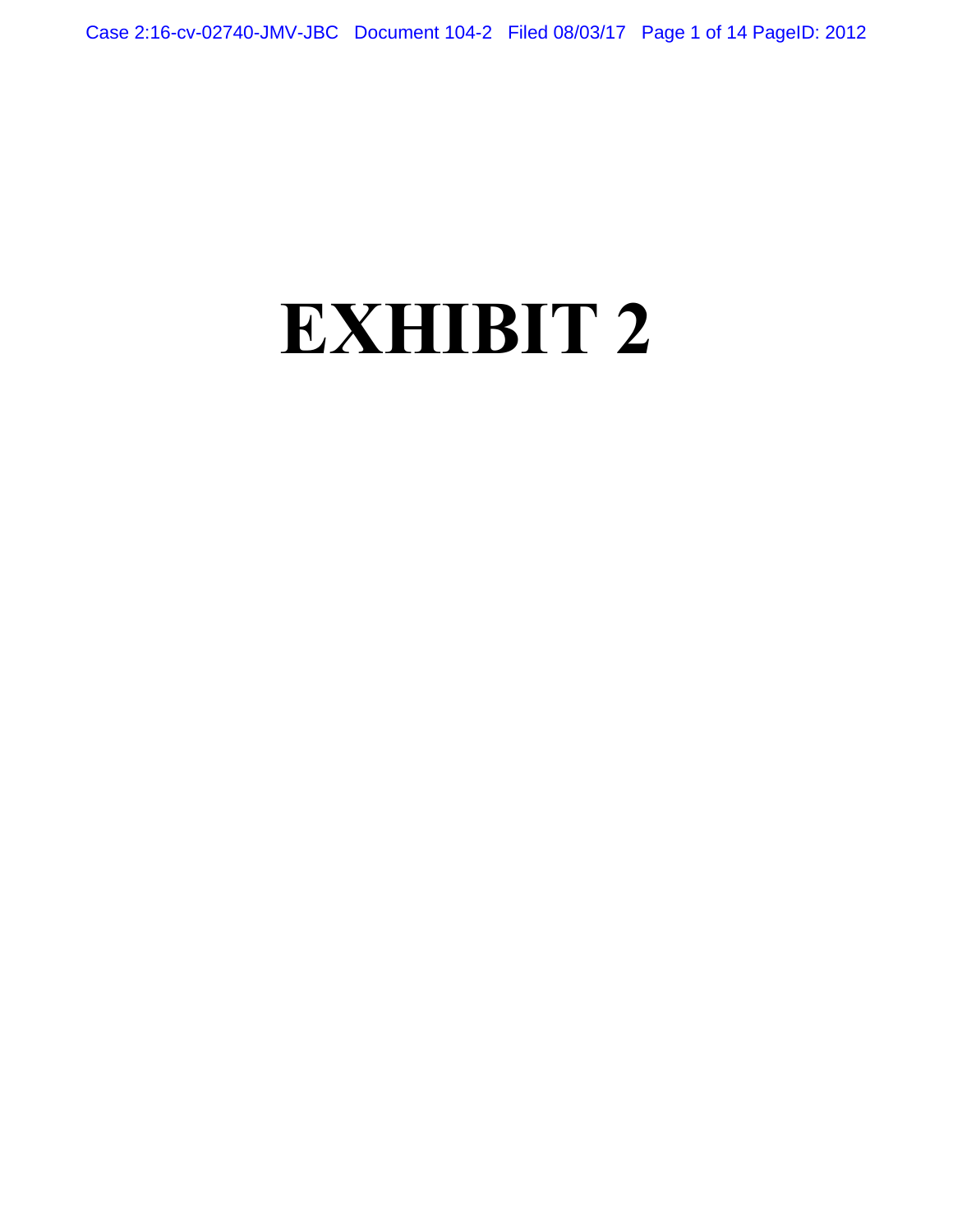## **UNITED STATES DISTRICT COURT DISTRICT OF NEW JERSEY**

| DONNA GARBACCIO,                                                                |  |
|---------------------------------------------------------------------------------|--|
| Plaintiff,                                                                      |  |
| VS.                                                                             |  |
| ST. JOSEPH'S HOSPITAL AND<br><b>MEDICAL CENTER AND</b><br>SUBSIDIARIES, et al., |  |
| Defendants.                                                                     |  |

) Civil No. 2:16-cv-02740(JMV)(JBC)

## **[PROPOSED] ORDER PRELIMINARILY APPROVING THE SETTLEMENT, CERTIFYING THE CLASS, APPROVING NOTICE TO THE CLASS, AND SCHEDULING FINAL APPROVAL HEARING**

This consolidated litigation<sup>[1](#page-1-0)</sup> involves claims for alleged violations of the Employee Retirement Income Security Act of 1974, as amended, 29 U.S.C. § 1001, *et seq*. ("ERISA"), set forth in Plaintiff's Class Action Complaint dated May 13, 2016 with respect to St. Joseph's Healthcare System Pension Plan (the "Plan"). $^2$  $^2$ 

<span id="page-1-0"></span> <sup>1</sup> The Court consolidated the instant *Garbaccio* action with a related action captioned *Barker v. St. Joseph's Healthcare System, Inc*., No. 2:16-cv-02748 (D.N.J.), and subsequently terminated the *Barker* action.

<span id="page-1-1"></span> $2$  This Judgment incorporates by reference the definitions in the Settlement Agreement, and all terms used herein shall have the same meanings as set forth in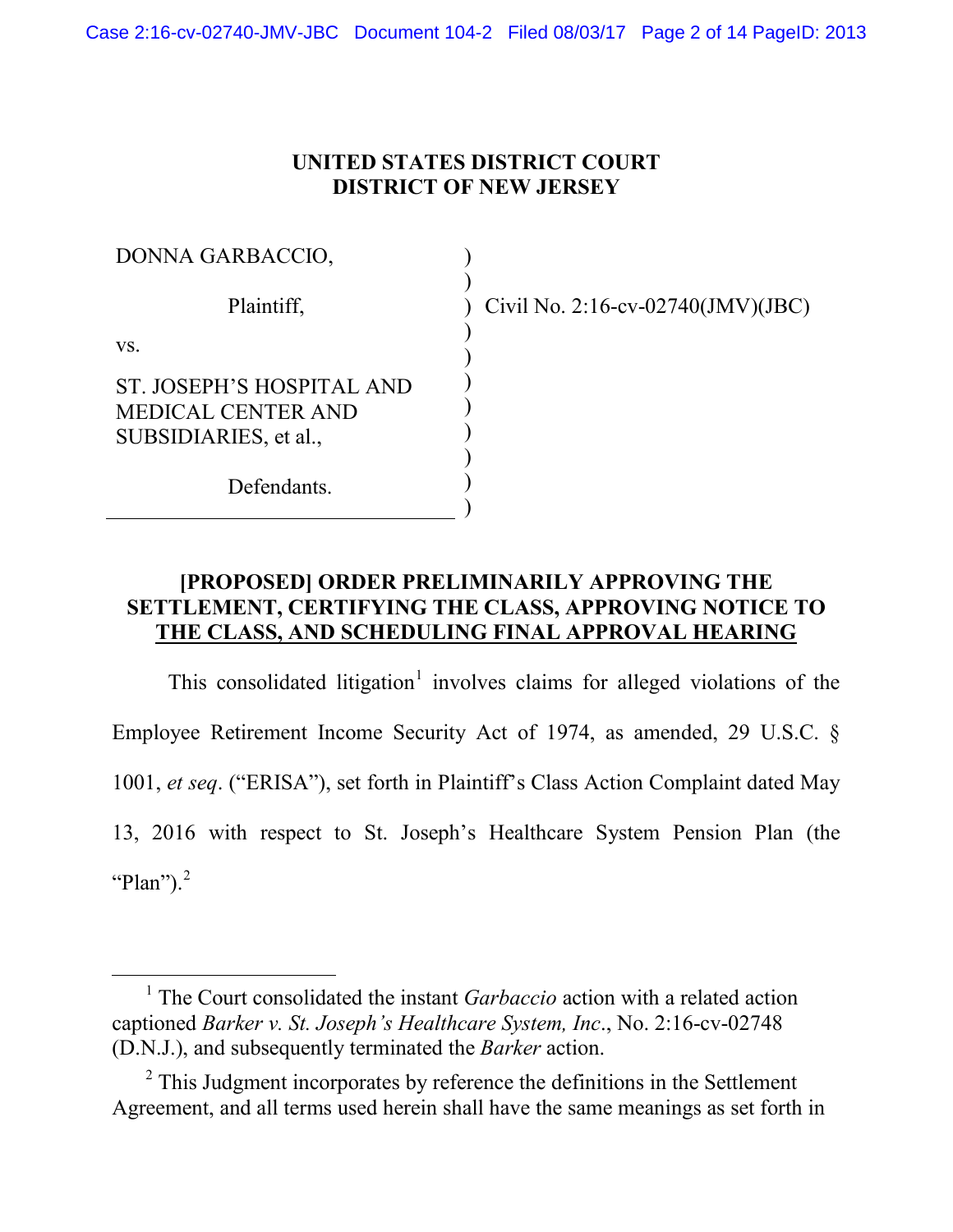Presented to the Court for preliminary approval is a Settlement of this litigation between all parties. The terms of the Settlement are set forth in the Class Action Settlement Agreement (the "Settlement" or "Settlement Agreement"), executed by counsel on July 20, 2017, on behalf of all of the Plaintiffs and Defendants (the "Parties"). Plaintiff has filed an Unopposed Motion for Preliminary Approval of Settlement Agreement ("Preliminary Approval Motion"). The Court has considered the Settlement to determine, among other things, whether to preliminarily approve the Settlement, preliminarily certify a Settlement Class, authorize the dissemination of Class Notice to members of the Settlement Class, and set a date and time for the Fairness Hearing. Upon reviewing the Settlement Agreement, it is hereby **ORDERED, ADJUDGED AND DECREED** as follows:

1. Class Findings. The Court preliminarily finds that the requirements of the Federal Rules of Civil Procedure, the United States Constitution, the Rules of this Court and any other applicable law have been met as to the "Settlement Class" defined below, in that:

 $\overline{a}$ 

the Settlement Agreement unless set forth differently herein. The terms of the Settlement are fully incorporated in this Judgment as if set forth fully herein.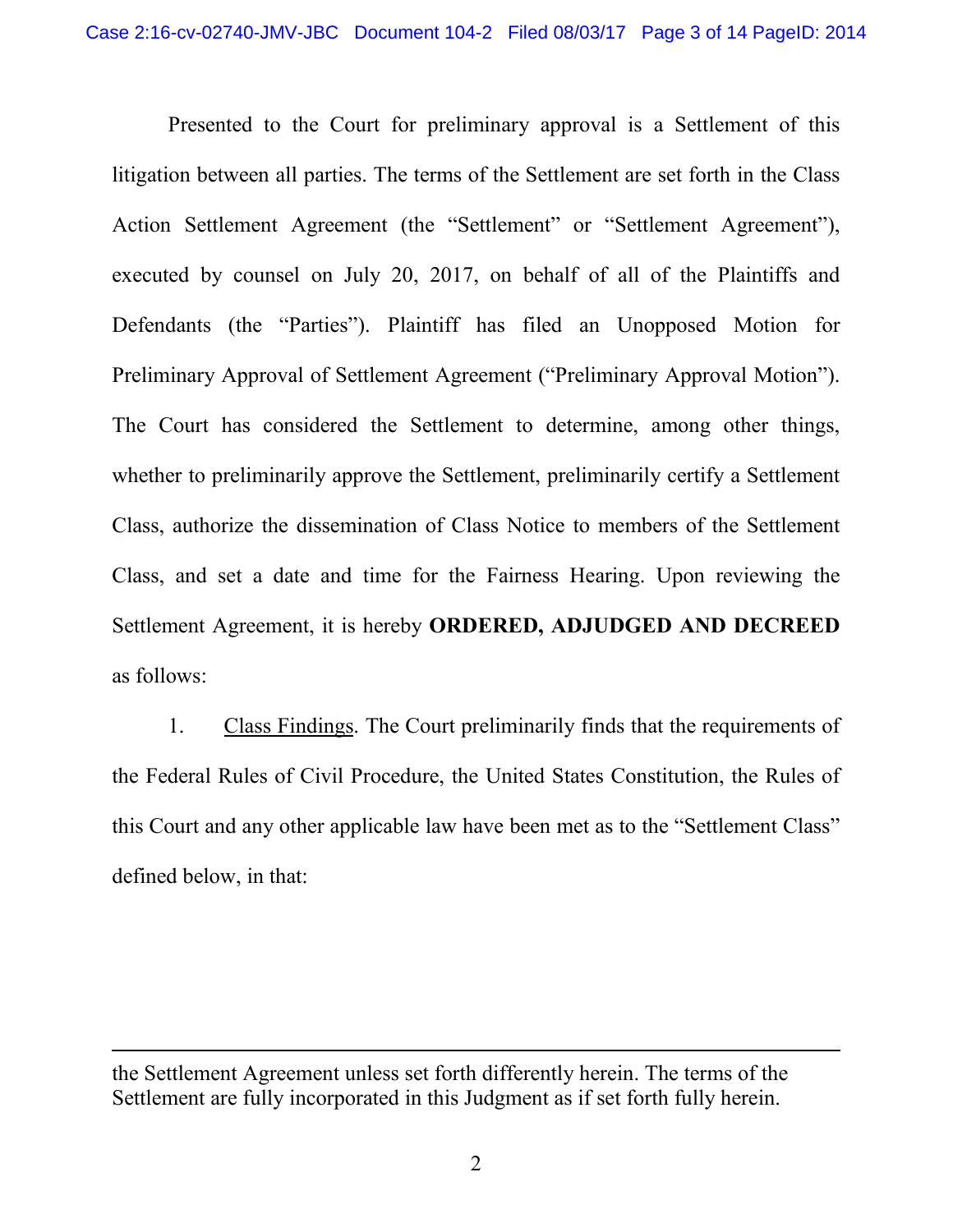A. The Court preliminarily finds that the members of the Settlement Class are so numerous that their joinder before the Court would be impracticable. Federal Rule of Civil Procedure 23(a)(1) is satisfied.

B. The Court preliminarily finds that there are one or more questions of fact and/or law common to the Settlement Class. Fed. R. Civ. P.  $23(a)(2)$  is satisfied.

C. The Court preliminarily finds that Donna Garbaccio's, Mary Lynne Barker's, Anne Marie Dalio's, and Dorothy Flar's (the "Named Plaintiffs") claims are typical of the claims of the Settlement Class. Fed. R. Civ. P.  $23(a)(3)$  is satisfied.

D. The Court preliminarily finds that the Named Plaintiffs will fairly and adequately protect the interests of the Settlement Class in that: (i) the Named Plaintiffs' interests and the nature of claims alleged are consistent with those of the members of the Settlement Class; (ii) there are no conflicts between or among the Named Plaintiffs and the Settlement Class; and (iii) the Named Plaintiffs and the members of the Settlement Class are represented by qualified, reputable counsel who are experienced in preparing and prosecuting large, complicated ERISA class actions and have a high level of expertise litigating cases involving the ERISA church plan exemption. Fed. R. Civ. P. 23(a)(4) is satisfied.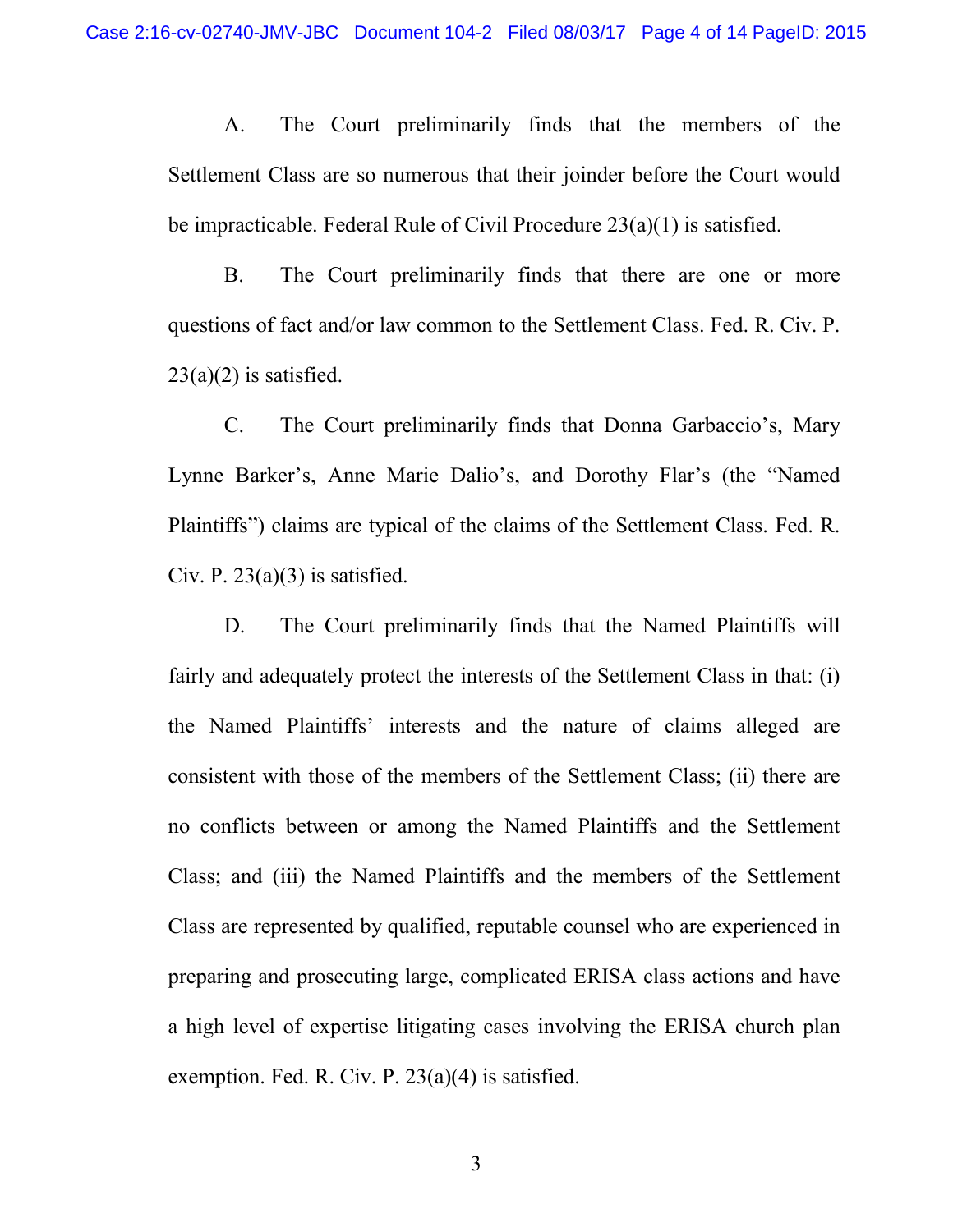E. The Court preliminarily finds that the prosecution of separate actions by individual members of the Settlement Class would create a risk of: (i) inconsistent or varying adjudications as to individual class members that would establish incompatible standards of conduct for Defendants; or (ii) adjudications as to individual class members that would, as a practical matter, be dispositive of the interests of the other members not parties to the adjudications, or substantially impair or impede those persons' ability to protect their interests. Fed. R. Civ. P. 23(b)(1) is satisfied.

F. Alternatively, the Court preliminarily finds that Defendants have acted or refused to act on grounds generally applicable to the Settlement Class, and such conduct may be subject to appropriate final injunctive relief or corresponding declaratory relief with respect to the Settlement Class as a whole. Fed. R. Civ. P. 23(b)(2) is satisfied.

G. The Court preliminarily finds that Cohen Milstein Sellers & Toll PLLC and Keller Rohrback, L.L.P. ("Class Counsel") are capable of fairly and adequately representing the interests of the Settlement Class. Class Counsel has done extensive work identifying or investigating potential claims in the action, and during the mediation process, extensively reviewed Plan documents and considered the financial state of the Plan. Class Counsel is experienced in handling class actions, other complex litigation, and claims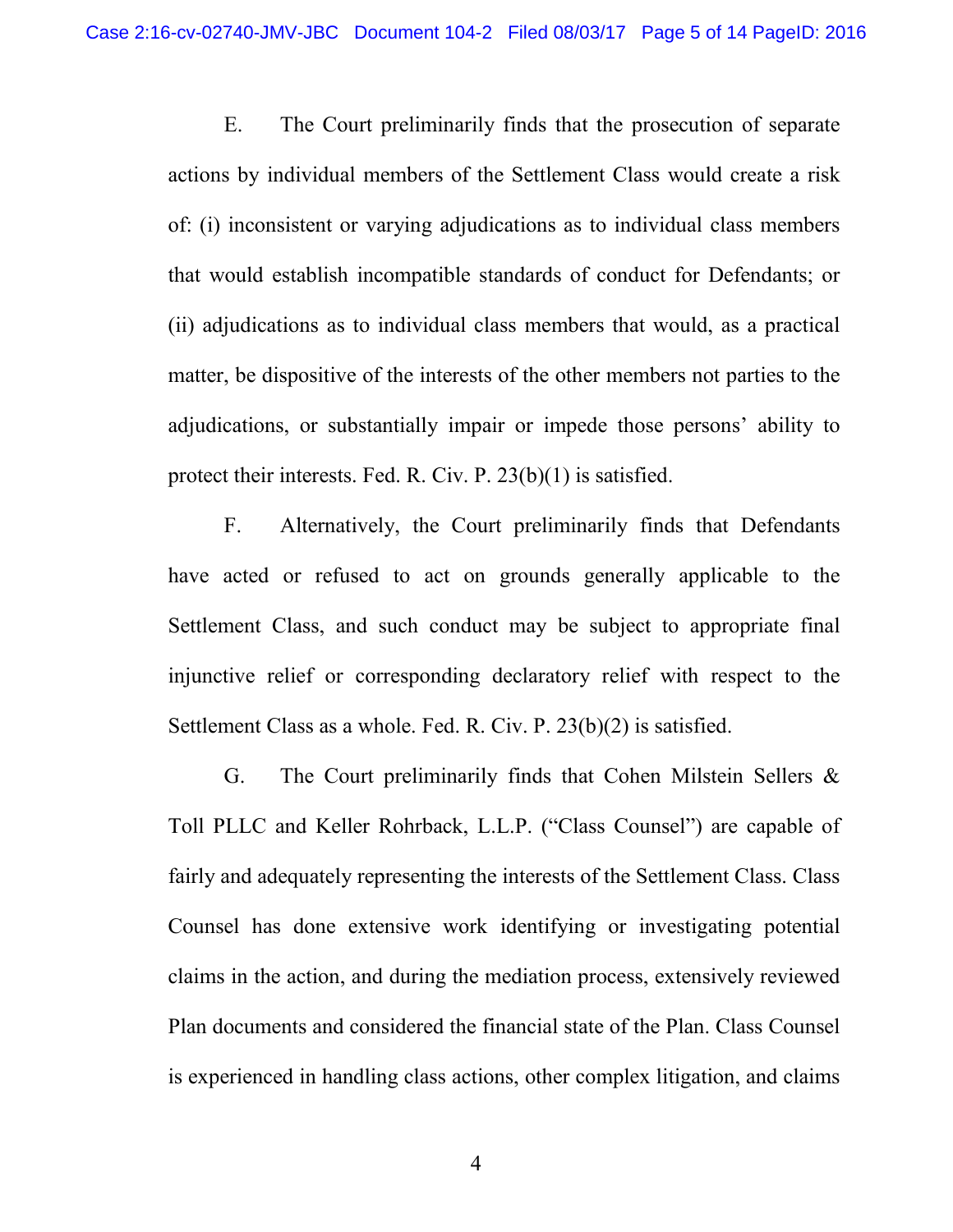of the type asserted in this Action. Class Counsel is knowledgeable about the applicable law and has committed the necessary resources to represent the Settlement Class. Fed. R. Civ. P. 23(g) is satisfied.

2. Class Certification. Based on the findings set forth above, the Court preliminarily certifies the following class under Federal Rules of Civil Procedure  $23(b)(1)$  and/or (2) and  $23(e)$  in this litigation (the "Settlement Class"):

All present and former participants (vested or nonvested) or beneficiaries of the Plan as of the Effective Date of Settlement.

The Court preliminarily appoints Named Plaintiffs Donna Garbaccio, Mary Lynne Barker, Anne Marie Dalio, and Dorothy Flar as the class representatives for the Settlement Class, and Cohen Milstein Sellers & Toll PLLC and Keller Rohrback, L.L.P. as Class Counsel for the Settlement Class.

3. Preliminary Findings Regarding Proposed Settlement. The Court preliminarily finds that:

A. The proposed Settlement resulted from informed, arm's-length

negotiations facilitated by a third-party mediator, Robert A. Meyer, Esq.;

B. Class Counsel has concluded that the proposed Settlement is fair, reasonable, and adequate;

C. The proposed Settlement is sufficiently fair, reasonable, and adequate to warrant sending notice of the Settlement to the Settlement Class.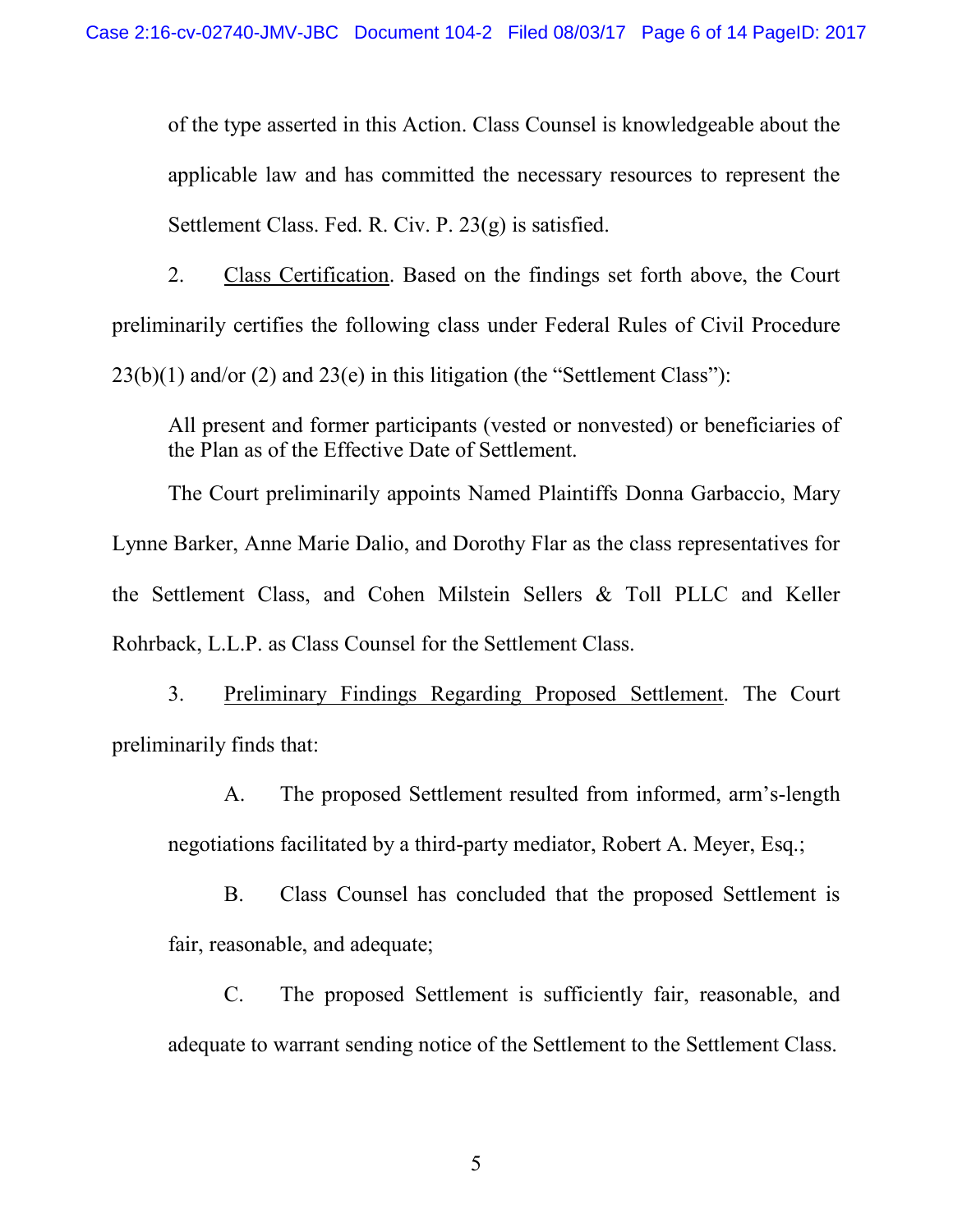4. Final Fairness Hearing. A hearing is scheduled for  $\qquad \qquad , 2017$ , at m. (the "Fairness Hearing") to determine, among other things:

A. Whether the Settlement should be approved as fair, reasonable, and adequate;

B. Whether the Class Action Complaint should be dismissed with prejudice pursuant to the terms of the Settlement Agreement;

C. Whether the Class Notice provided for by the Settlement Agreement: (i) constituted the best practicable notice; (ii) constituted notice that was reasonably calculated, under the circumstances, to apprise members of the Settlement Class of the pendency of the litigation, their right to object to the Settlement, and their right to appear at the Fairness Hearing; (iii) was reasonable and constituted due, adequate, and sufficient notice to all persons entitled to notice; and (iv) met all applicable requirements of the Federal Rules of Civil Procedure and any other applicable law;

D. Whether Class Counsel adequately represented the Settlement Class for purposes of entering into and implementing the Settlement Agreement; and

E. Whether the application for payment of attorneys' fees and expenses to Class Counsel, and for incentive awards to Named Plaintiffs should be approved.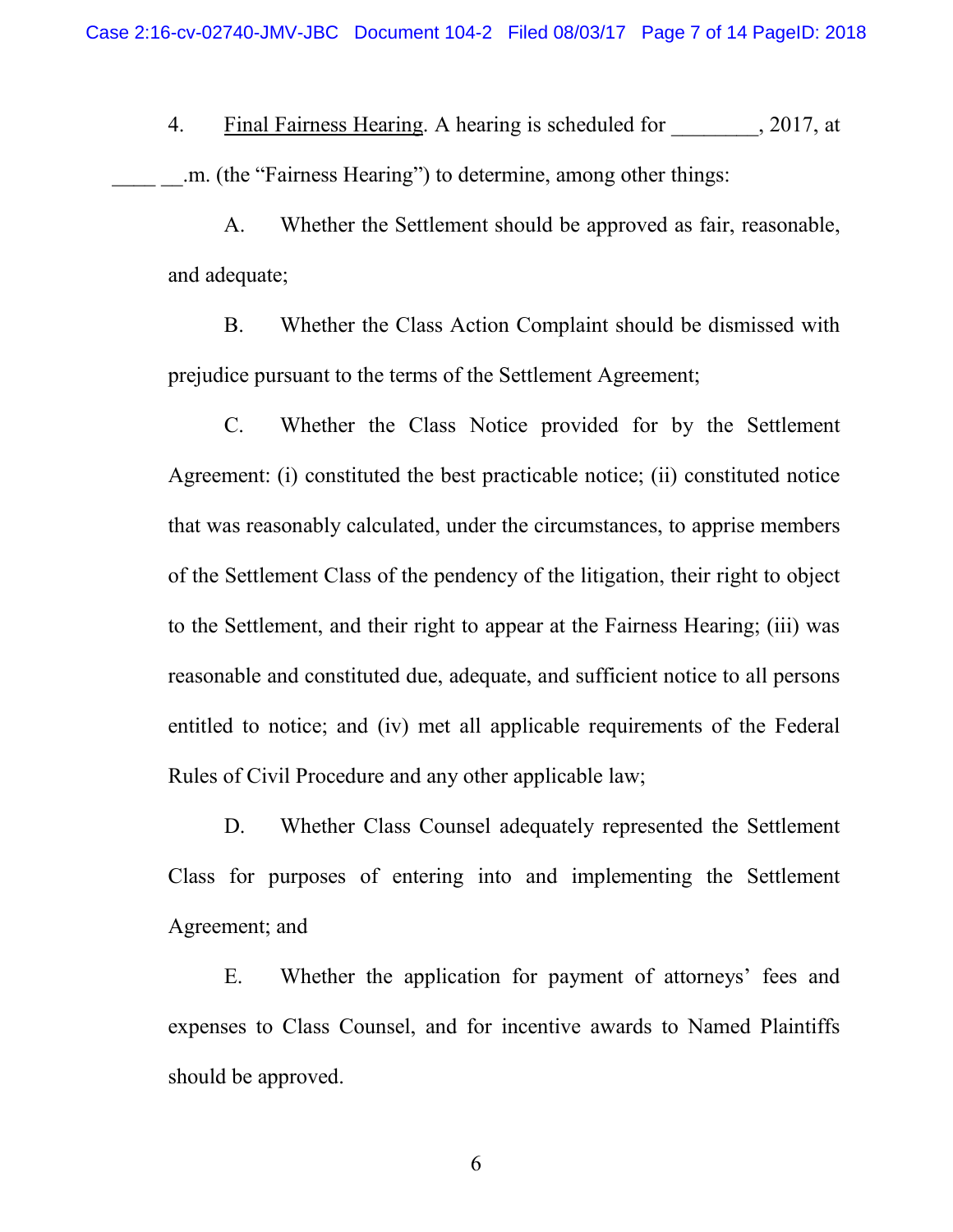5. Class Notice. A form of Class Notice is attached to Plaintiff's Motion. With respect to such form of Class Notice, the Court finds that such form fairly and adequately:

A. Describes the terms and effect of the Settlement Agreement;

B. Notifies the Settlement Class that Class Counsel's attorneys' fees and expenses, and any incentive awards to Named Plaintiffs, will be paid according to Sections 7.1.3 and 7.1.4 of the Settlement Agreement;

C. Gives notice to the Settlement Class of the time and place of the Fairness Hearing;

D. Advises members of the Settlement Class that they do not have the right to opt out of the Settlement Class;

E. Advises members of the Settlement Class of the binding effect of a judgment on members of the Settlement Class; and

F. Describes how the recipients of the Class Notice may object to any of the relief requested. The Court directs that:

i. No later than thirty (30) days after entry of this Order, the Class Notice, with such non-substantive modifications thereto as may be agreed upon by the Parties, shall be sent to each Person within the Settlement Class who can be identified by the Plan's current recordkeeper. Such notice shall be in a form that the Parties have deemed to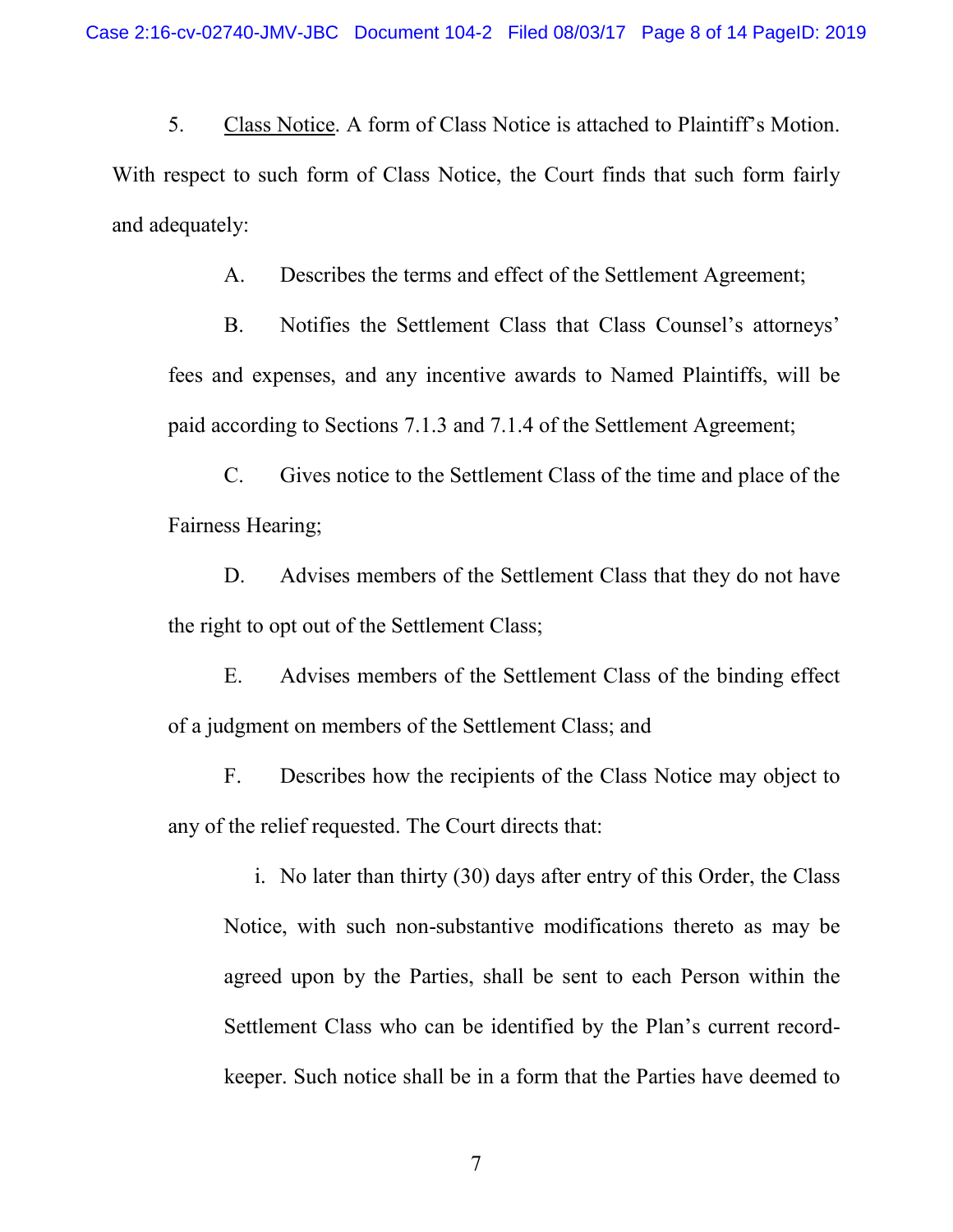be cost effective, sent to the last known address for members of the Settlement Class. Plaintiffs' Counsel will pay the cost for the notice program as part of the settlement administration, not to exceed \$50,000. Defendants will pay any amount in excess of \$50,000 for the notice program.

ii. No later than thirty (30) days after entry of this Order, Class Counsel shall cause the Settlement Agreement and the Class Notice to be published on the websites identified in the Class Notice.

iii. At or before the Fairness Hearing, Class Counsel shall file with the Court a proof of timely compliance with the foregoing Class Notice mailing and publication requirements.

iv. By no later than forty-five (45) days before the Fairness Hearing, Class Counsel shall file motions for final approval of the Settlement, attorneys' fees and expenses, and incentive awards to the Named Plaintiffs.

v. Seven (7) days prior to the Fairness Hearing, Class Counsel shall file a reply in support of the motions for final approval of the Settlement, attorneys' fees and expenses, and incentive awards to the Named Plaintiffs; the Parties must also respond to any comments or objections to the Settlement.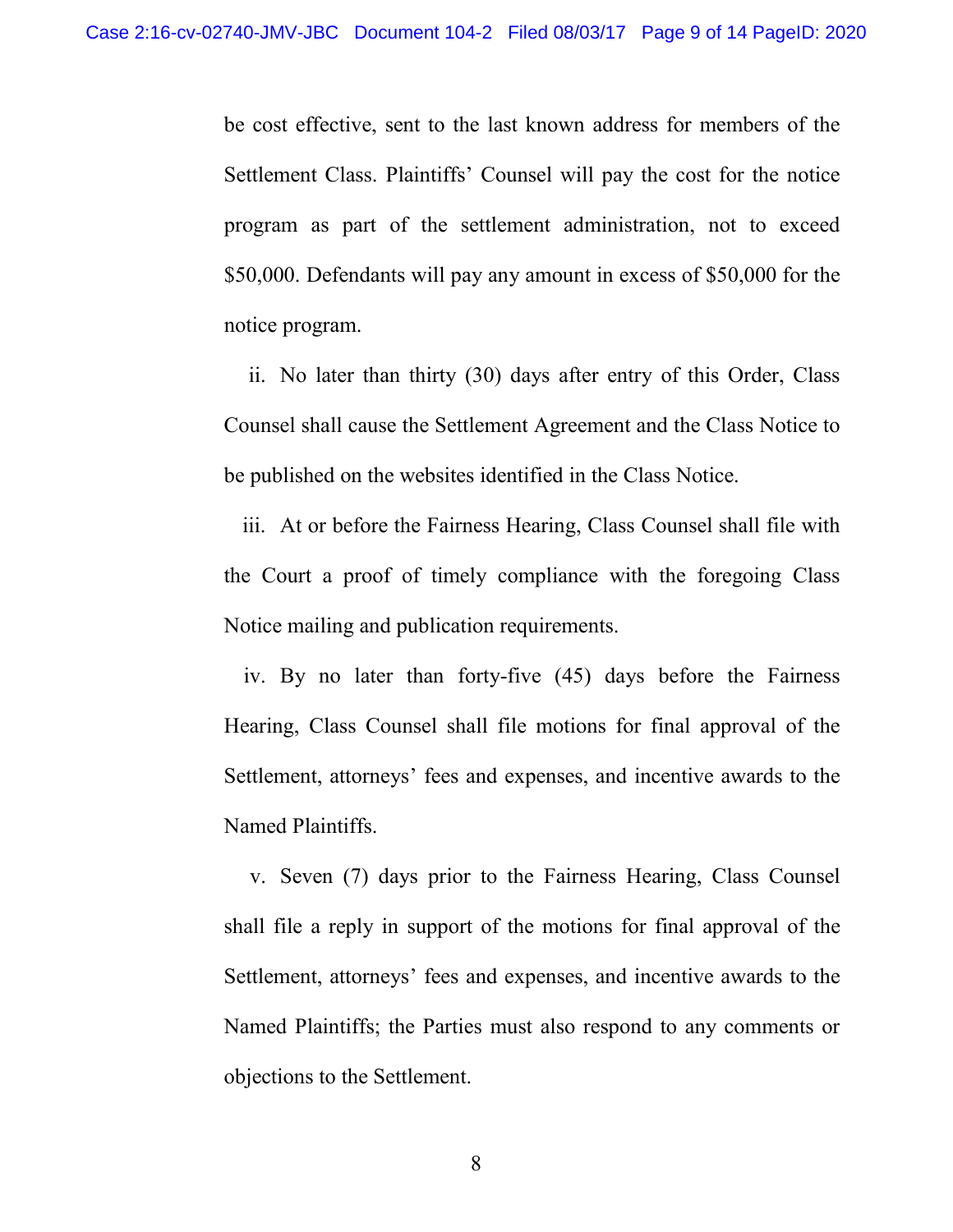6. Objections to Settlement. Any member of the Settlement Class who wishes to object to the fairness, reasonableness, or adequacy of the Settlement, to any term of the Settlement Agreement, to the application for payment of attorneys' fees and expenses, or to the application for incentive awards for the Named Plaintiffs, may timely file an Objection in writing no later than twenty-eight (28) days prior to the Fairness Hearing. All written objections and supporting papers must: (1) clearly identify the case name and number "*Garbaccio, et al. v. St. Joseph's Hospital and Medical Center, et al., Case No. 1:16-cv-02740-JMV/JBC;"* (2) be filed with the Court and postmarked and mailed or faxed to Class Counsel and Defendants' Counsel at the addresses below on or before twenty-eight (28) days before the Fairness Hearing; (3) set forth the objector's full name, current address, and telephone number; (4) set forth a statement of the position the objector wishes to assert, including the factual and legal grounds for the position; (5) set forth the names and a summary of testimony of any witnesses that the objector might want to call in connection with the Objection; (6) provide copies of all documents that the objector wishes to submit in support of his/her position; (7) provide the name(s), address(es) and phone number(s) of any attorney(s) representing the objector; (8) state the name, court, and docket number of any class action litigation in which the objector and/or his/her attorney(s) has previously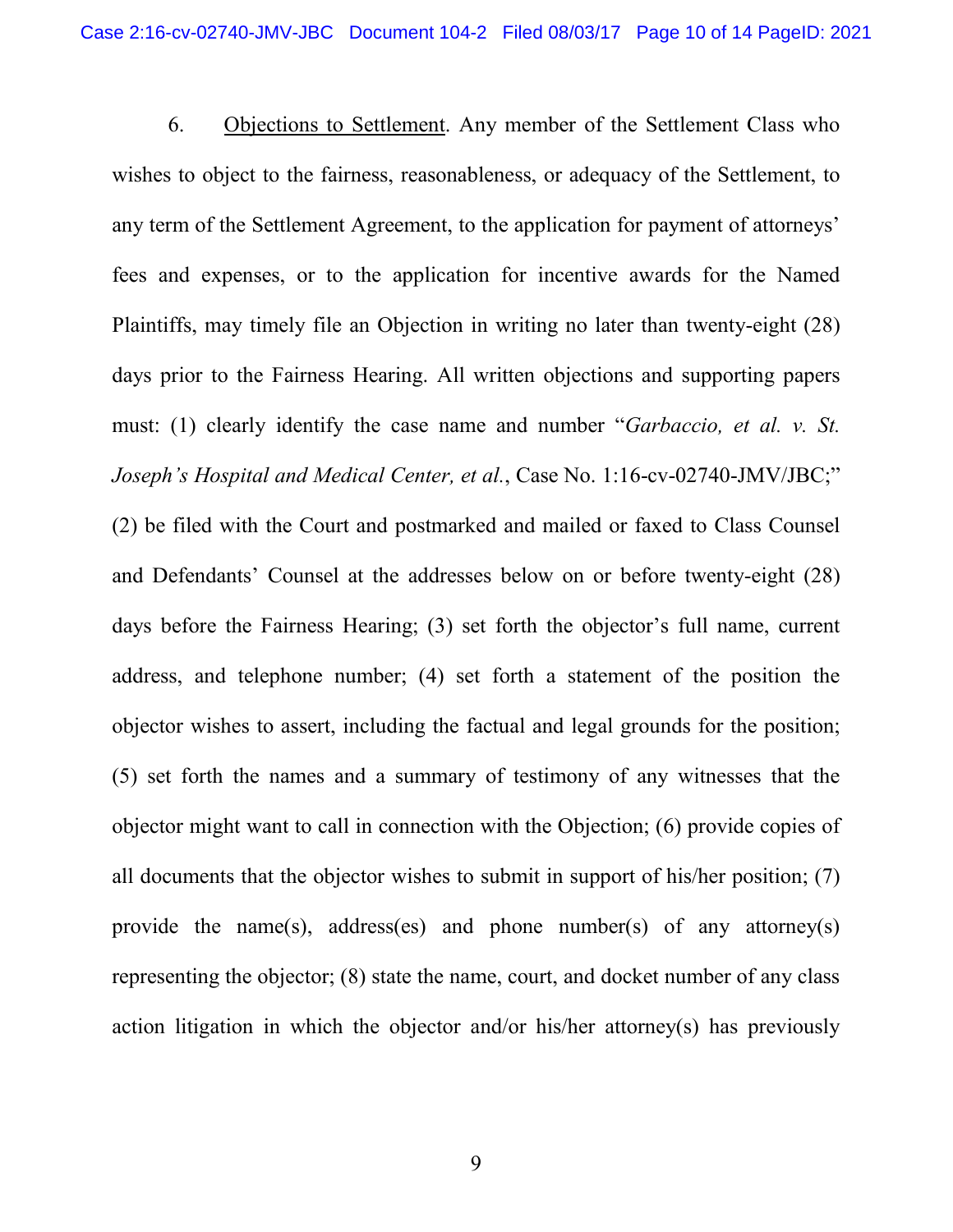appeared as an objector or provided legal assistance with respect to an objection;

and (9) include the objector's signature.

The addresses for filing objections with the Court and service on counsel are

as follows:

To the Court:

Clerk of the Court United States District Court District of New Jersey

To Class Counsel:

Karen L. Handorf Scott Lempert Mary Bortscheller COHEN MILSTEIN SELLERS & TOLL PLLC 1100 New York Ave., NW, Suite 500 West Washington, DC 20005 Fax: (202) 408-4699

Lynn Lincoln Sarko KELLER ROHRBACK L.L.P. 1201 Third Avenue, Suite 3200 Seattle, WA 98101-3052 Fax: (206) 623-3384

Ron Kilgard KELLER ROHRBACK L.L.P. 3101 North Central Ave., Suite 1400 Phoenix, AZ 85012 Fax: (602) 248-2822

To Defendants' Counsel:

Howard Shapiro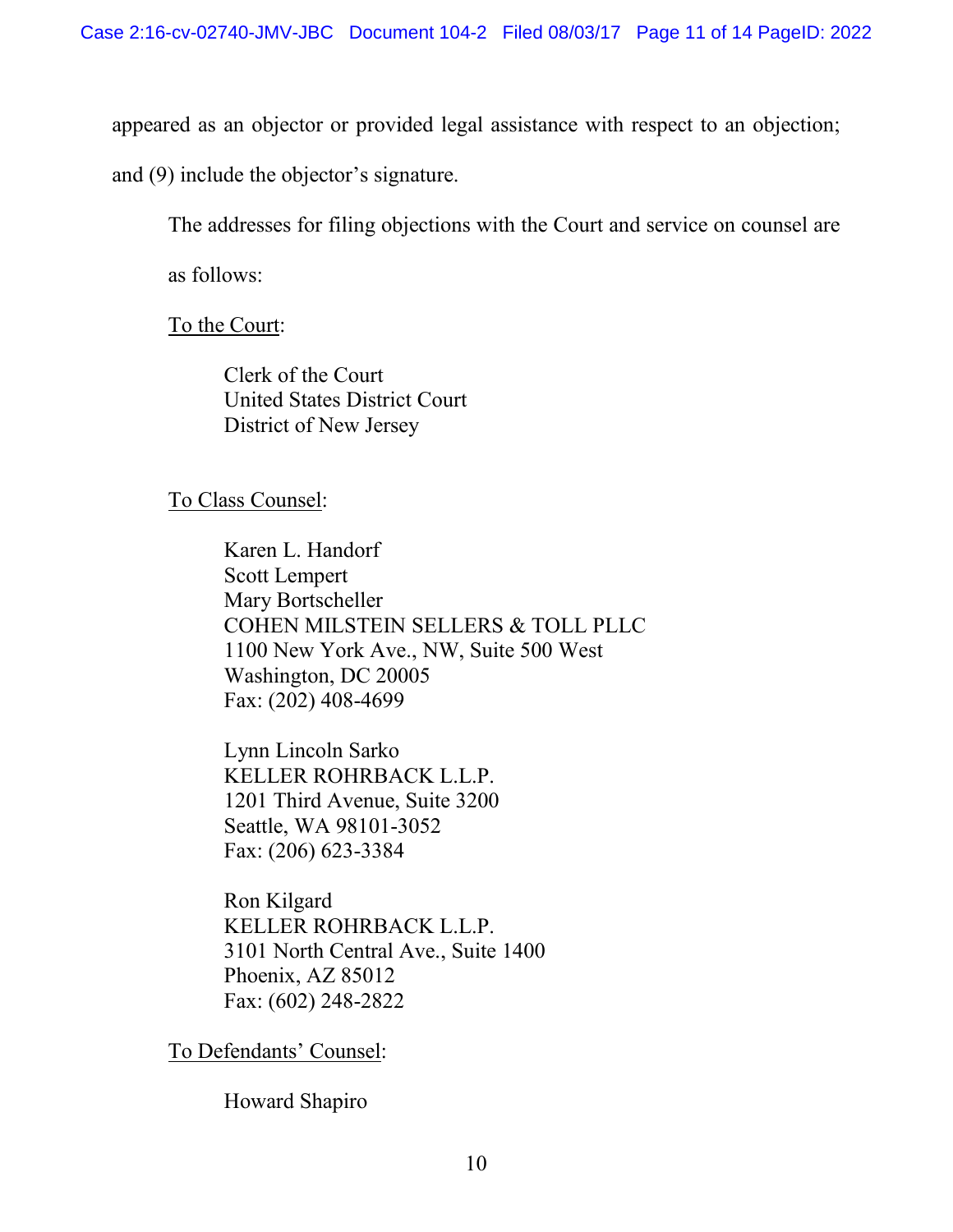Stacey C.S. Cerrone PROSKAUER ROSE LLP 650 Poydras Street, Suite 1800 New Orleans, LA 0130 Fax: (504) 310-2022

If an objector hires an attorney to represent him or her for the purposes of making such objection pursuant to this paragraph, the attorney must both effect service of a notice of appearance on counsel listed above and file it with the Court by no later than twenty-eight (28) days before the date of the Fairness Hearing. Any member of the Settlement Class or other Person who does not timely file and serve a written objection complying with the terms of this paragraph shall be deemed to have waived, and shall be foreclosed from raising, any objection to the Settlement, and any untimely objection shall be barred.

7. Appearance at Fairness Hearing. Any objector who files and serves a timely, written objection in accordance with paragraph 6 above, may also appear at the Fairness Hearing either in person or through counsel retained at the objector's expense. Objectors or their attorneys intending to appear at the Fairness Hearing must effect service of a notice of intention to appear setting forth, among other things, the name, address, and telephone number of the objector (and, if applicable, the name, address, and telephone number of the objector's attorney) on Class Counsel and on the Defendants' counsel (at the addresses set out above). The objector must also file the notice of intention to appear with the Court by no later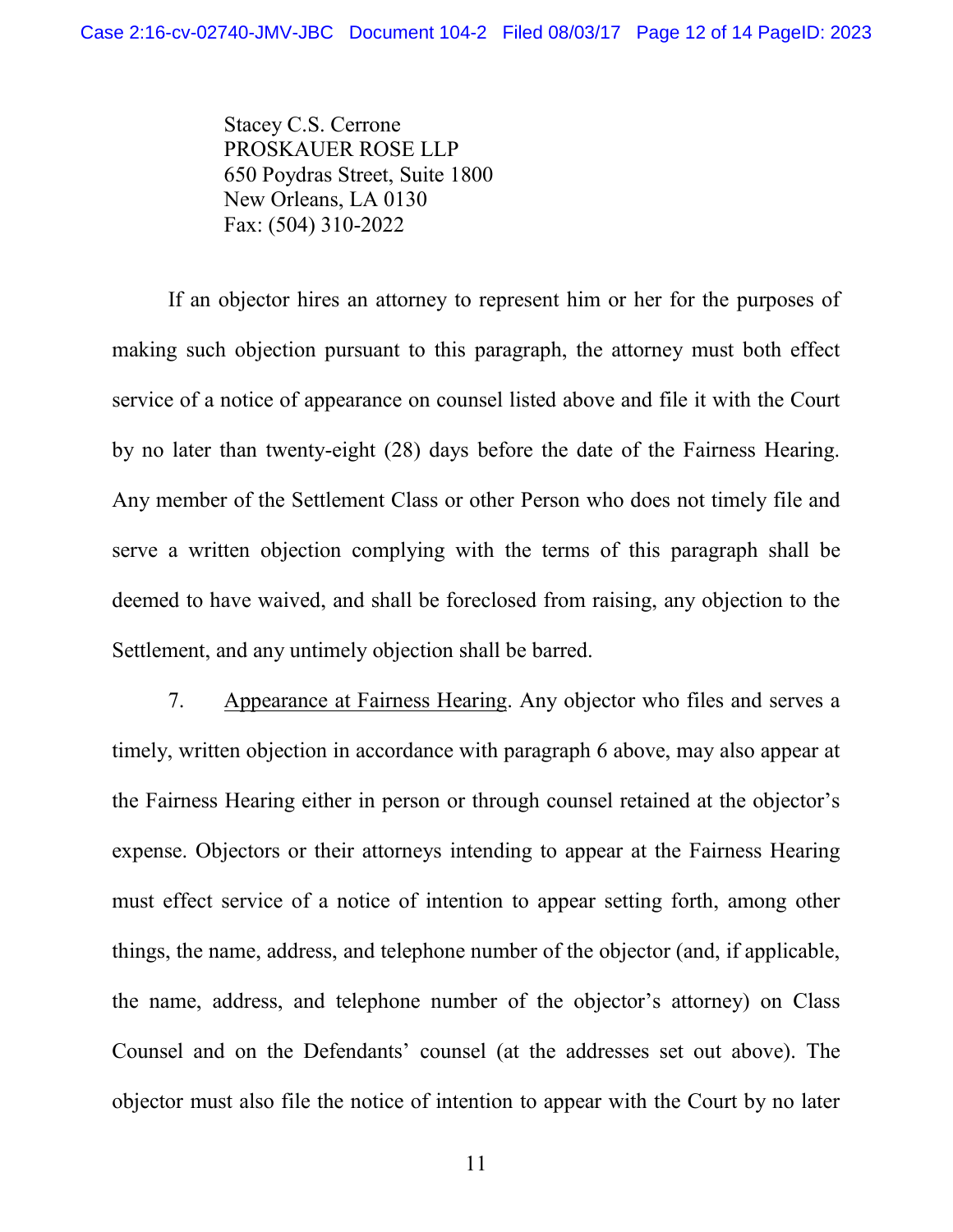than twenty-three (23) days before the date of the Fairness Hearing. Any objector who does not timely file and serve a notice of intention to appear in accordance with this paragraph shall not be permitted to appear at the Fairness Hearing, except for good cause shown.

8. Notice Expenses. The expenses of printing and mailing all notices required hereby shall be paid by Plaintiffs' Counsel up to an amount not to exceed \$50,000, and Defendants shall pay any amount in excess of \$50,000 as provided in Section 7.2 of the Settlement Agreement.

9. Service of Papers. Defendants' counsel and Class Counsel shall promptly furnish each other with copies of any and all objections that come into their possession.

10. Termination of Settlement. This Order shall become null and void, and shall be without prejudice to the rights of the Parties, all of whom shall be restored to their respective positions existing immediately before this Court entered this Order, if the Settlement is terminated in accordance with the Settlement Agreement. In such event, Section 9.2 of the Settlement Agreement shall govern the rights of the Parties.

11. Use of Order. In the event this Order becomes of no force or effect, it shall not be construed or used as an admission, concession, or declaration by or against the Defendants, the Named Plaintiffs or the Settlement Class.